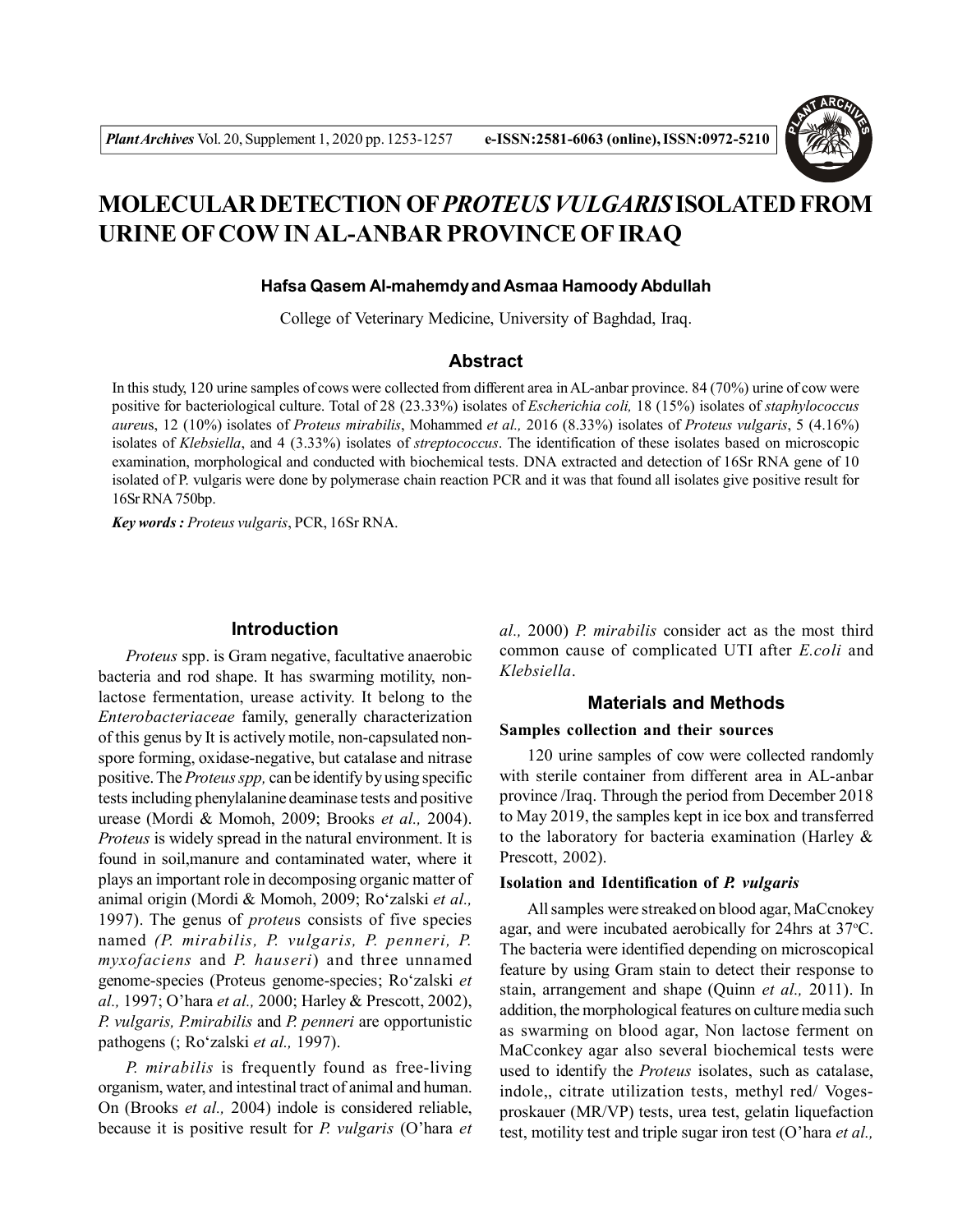2000) finally confirmed with Vitek2 system (Harley & Prescott, 2002).

# **Molecular detection of isolated** *P. vulgaris***by PCR DNA extraction**

Genomic DNA was extracted from *P.vulgaris* isolates by used G-spin <sup>Tm</sup> Total DNA extraction kit (Intron/ korea). One or two ml of bacterial culture was transferred to 2 ml micro-centrifuge tube then centrifugation for 1 minute at 13.000rpm, and discard supernatant by tipping. Add 200 µl Buffer Cl, 20 µl proteinase K and 5 µl RNase A solution and mixed vortexing vigorously. Incubated lysate at 56<sup>°</sup>C for 10-30 min. After lysis completely, add 200 µl of buffer BL into upper sample tube and mix thoroughly. Then incubate the mixture at  $70^{\circ}$ C for 5min. Centrifuge the sample tube at 13,000rpm for 5 min to remove un-lysed tissue particles. Then carefully transferred 350-400µl of supernatant in to anew 1.5 mml tuber. Add 200 µl of absolute ethanol into the lysate, and mix well by gently inverting 5-6 times or by pipetting. After mixing, briefly centrifuge the 1.5 ml tube to remove drops from inside of the lid. Carefully apply the mixture to the spin Column without wetting the rim, close the cape, and centrifuge for 1min at 13,000rpm. Discard the flow –through and reuse the collection tube. Add 700 µl of Buffer WB to spin column without wetting the rim, and centrifuge for 1 min at 13,000 rpm. Discard the flow –through and place the Column into a 2.0 ml collection tube, Then again centrifuge for additionally 1 min to dry the membrane. Discard the flow-through and collection tube. Place the Spin Column into a new 1.5ml tube, and 30-100 µl of Buffer CE directly on to membrane incubate for 1 min at room temperature and then centrifuge for 1min at 13,000rpm to elute. The purified DNA was checked by 1% agarose gel, 5µl of DNA was mixed with 3 µl of loading dye electrophoresis and viewed using UV illuminator (Sambrook & Russell, 2001).

# **Amplification genes encoded for 16SrRNA of** *P.vulgaris*

A specific primer was used for PCR amplification of 16SrRNA gene: F1:´5-CCG AAG GTT AAG CTA CCT AC -3´ and R1:´5-CCA TGT GTA GCG GTG AAA TG -3´.used the master mix (Taq polymerase, PCR buffer, DNTPs) and the final concentration of primers was 10 pmol/µl with TBE buffer, PCR was performed under following condition: the Initial Denaturation was 94<sup>°</sup>C for 5 min followed by denaturation at  $94^{\circ}$ C for 45 sec, annealing at  $54^{\circ}$ C for 45 sec for 45 cycle, the amplified sample was directly loaded in a 2% agarose gel and for 1:30h, then visualized by U.V light (Mokhtar & Bahaa, 2016).



**Fig. 1:** Gel electrophoresis of genomic DNA extraction from *P. vulgaris*, DNA bands extracted using G –spin Tm Total DNA Extraction Kit with 1% agarose gel , TBE buffer (1X)at 5 vol /cm for 1:15 hour.

#### **Nucleotide sequence of 16 SrRNA Gene2.3.3**

Forward primer of 16Sr RNA was sent to Korea for identifying sequence product PCR. The data of nucleotide sequence of the 16Sr RNA gene of P.vulgaris isolates were aligned and compare with similar sequence of the 16Sr RNA gene of the reference strain of *P.vulgaris* in Gen bank searched in the BLAST program of NCBI website. The forward sequence for *P.vulgaris* strains with range of nucleotide from 665 to 1396 has identity with 96% percentage and this strain was designated as *Proteus vulgaris* strain A7FtNRM1 Fig. (3), table (2).

#### **Results and Discussion**

#### **Isolation and Identification of** *Proteus vulgaris*

In this study The percentage urine of cow with *P.vulgaris* was 10(8.33%) from 120 collecting urine sample from different area in AL-anbar /Iraq.

On MacConkey s agar plates the colony morphology as small pale colonies, Little convex and circular with smooth edges and were lactose non ferments and turned the media to yellow. *Proteus* strains growing on MacConkey agar because it differentiates it from other Gram negative species and it contains all required nutrients for *Proteus* growth in addition, Proteus culture has special smell (fish smell). Swarming motility its very significant used to differentiated it from other *enterobacteriaaceae*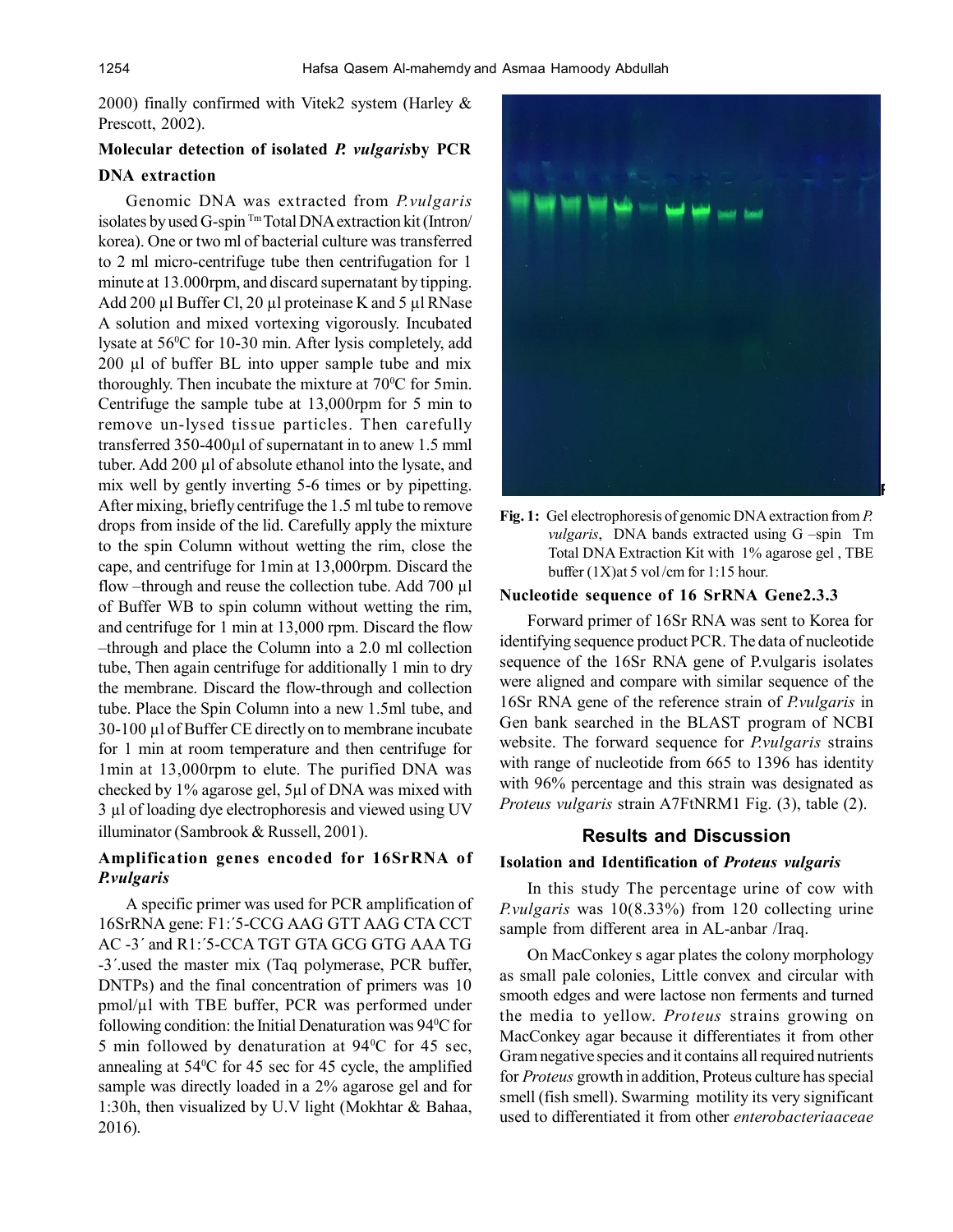| Target gene   |      | Primer Sequence (5'-'3)          | size(bp) | $\vert$ Product $\vert$ Tm <sup>o</sup> C GC(%) |    |
|---------------|------|----------------------------------|----------|-------------------------------------------------|----|
|               | name |                                  |          |                                                 |    |
| 16Sr RNA gene |      | '5-CCG AAG GTT AAG CTA CCTAC -3' | 750 bp   | 52.2                                            | 50 |
|               |      | 5-CCATGT GTA GCG GTG AAATG -3    | 750bp    | 54.1                                            | 50 |

**Table 1:** Primers set used for detection of P. vulgaris (Intron/korea)(10).

family.

#### **Microscopic Examination**

Microscopic Examination of bacterial cells isolate are showed negative to gram stain, red color coccobacilli, frequently occurred singly or in short chains, variable in length and non- spore forming.

# **Biochemical Identification Results for** *P.vulgaris*

The 10 isolates of bacteria showed catalase, indole, methyl red/ Voges-proskauer (MR/VP) tests, urease test, gelatin liquefaction test, motility test and triple sugar iron test positive, citrate utilization tests and oxidase negative  $(5)$ .

# **Vitek2 Systems Results for Diagnosis** *P.vulgaris*

The (10) of bacteria isolates that identified as positive with the biochemical tests were subjected to Vitek2 system to verified the diagnosis of biochemical tests. Vitek2 BCL card supply a major advance with highly sensitive method for reliable identification of *P.vulgaris* in comparison with other phenotypic methods (Mohammed *et al.,* 2016), the results of ten isolates of *P.vulgaris* were identified with Vitek2 system as positive isolates and the probability of positive results of biochemical test of Vitek2 system were between 90% -95%.

# **Result of Molecular detection of Proteus vulgaris with PCR**

Polymerase Chain Reaction (PCR) has become one of the most important molecular diagnostic method for pathogens detection and is consider to be valuable alternative to culture based detection techniques due to its speed, sensitivity, limited of detection, and specificity (Caroline *et al.,* 2003).

All DNA of 10 *P.vulgaris* isolates were successfully extracted and the concentration of DNA was determined by Nanodrop 1000 spectrophotometer at 366nm, the purity of extracted DNA range from 1.5-2. The extracted DNA was visualized under UV after electrophoresis with 1% agarose gel at 70volt for 30 min. Specific primer were used to determine the 16Sr RNA genes in this study, the optimal condition were identified after several condition it has been found that best volume of DNA template was 5µl, and the final volume of reaction mixture was 20µl that transferred to a thermal cycler and the denaturation and annealing temperatures were  $(94\text{°C}, 54\text{°C})$ 

respectively, PCR product appeared as a DNA band with about (750)bp. The positive result was confirmed by agarose gel electrophoresis in a 2% agarose stained with red

safe stain, electrophoresis in 70 volt for 1:30hr and 10 lanes were photographed under UV with (750)bp band size.

*Proteus vulgaris* **strain A7Ft NRM1 16S ribosomal**



**Fig. 2:** PCR amplification of 16 SrRNA was electrophoresis on 2% agarose at 5 volt/cm2. 1X TBE buffer for 1:30 hours. N: DNA ladder (100),lanes (1-10),visualized under U.V light ,the band size 750 bp.

# **RNA gene, partial sequence**

 $Q_{\text{lower}}$  1

| OUCIV <sub>I</sub>                     |      |
|----------------------------------------|------|
| CACTCCCATGGTGTGACGGGCGGTGTGTACAAGGCCCG |      |
| GGAACGTATTCACCGTGGCATT                 | 60   |
|                                        |      |
| Sbjct $1396$                           |      |
| CACTCCCATGGTGTGACGGGCGGTGTGTACAAGGC    |      |
| CCGGGAACGTATTCACCGTAGCATT              | 1337 |
| Query 61                               |      |
| CTGATCTACGATTACTAGCGATTCCGACTTCATGG    |      |
| AGTCGAGTTGCAGACTCCAATCCGG              | 120  |
| Sbjct $1336$                           |      |
| CTGATCTACGATTACTAGCGATTCCGACTTCATGGAGT |      |
| CGAGTTGCAGACTCCAATCCGG                 | 1277 |
| Query 121                              |      |
| ACTACGACAGACTTTATGAGTTCCGCTTGCTCTCG    |      |
| CGAGGTCGCTTCTCTTTGTATCTGC              | 180  |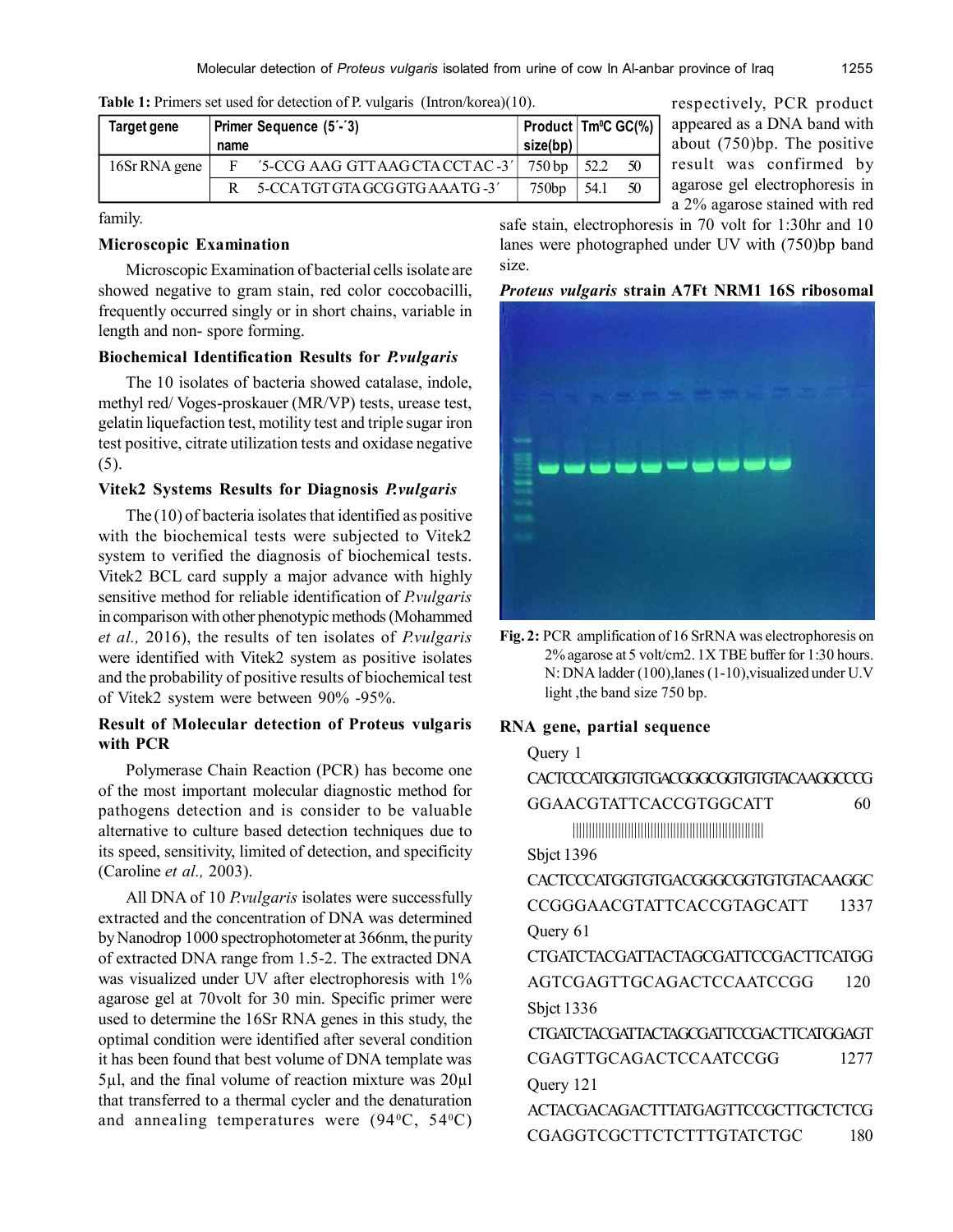||||||||||||||||||||||||||||||||||||||||||||||||||||||||||||

Sbjct 1276

| ACTACGACAGACITTATGAGITCCGCITGCTCTCGCGAG |      |  |  |  |
|-----------------------------------------|------|--|--|--|
| GTCGCTTCTCTTTGTATCTGC                   |      |  |  |  |
| Query 181                               |      |  |  |  |
| CATTGTAGCACGTGTGTAGCCCTGGTCGTAAGGGCC    |      |  |  |  |
| ATGATGACTTGACGTCATCCCCAC                | 240  |  |  |  |
|                                         |      |  |  |  |
| Sbjct $1216$                            |      |  |  |  |
| CAITGTAGCACGTGTGTAGCCCTACTCGTAAGGGCCAT  |      |  |  |  |
| GATGACTTGACGTCATCCCCAC                  | 1157 |  |  |  |
| Query 241                               |      |  |  |  |
| CITCCTCCGGTTTATCACCGGCAGTCTCCTTTGAGTTC  |      |  |  |  |
| CCACCATTACGTGCTGGCAACA                  | 300  |  |  |  |
|                                         |      |  |  |  |
| Sbjct $1156$                            |      |  |  |  |
| CITCCTCCGGTTTATCACCGGCAGTCTCCTTTGAGT    |      |  |  |  |
| TCCCACCATTACGTGCTGGCAACA                | 1097 |  |  |  |

#### **Discussion**

Out of 120 urine samples of cow, 22 specimens (26.4%) were isolated and identifies *Proteus spp*. These results agree with (Sambrook & Russell, 2001). 12 (10%) specimens were identified as *Proteus mirabilis*, and 10 (8.33%) specimens were identified as *Proteus vulgaris*, these results agree with (Mokhtar & Bahaa, 2016; Mohammed *et al.,* 2016) who mentioned that percentage for *P. mirabilis* isolation was 66.6% and for *P.vulgaris* was 33.3%.

MacConkey agar is widely used for isolation and enumeration 0f *P.vulgaris*. In this study the morphological and phenotypic characteristic of local isolates appear was non lactose fermenter, pale, convex, circular and smooth colonies, with special fish-like odor and Swarming phenomenon on blood agar media.

The results agreed with the results recorded (Caroline *et al.,* 2003). On other hand the biochemical and microscopic results obtained by this study concerning the identification of *P. vulgaris* agreed and consistent with what indicated by studied (Lazaro *et al.,* 2007).

The VITEK2 BCL card supply a major advance with

highly sensitive method for reliable identification of *P.vulgaris* in comparison with other phenotypic methods. In this study 10 local isolates of *P. vulgaris* were diagnosed by vitek 2 system in the WAHJ ALDNA Laboratory and depending of the results of biochemical tests of BCL Cassette the 10 isolates were positive and identified as *P.vulgaris* with percentage of probability  $(95%)$  the result agreed with (Naz & Rasool, 2013) with correct identification percentage (98%).

In this study used Specific primer for determine the 16SrRNA genes; the optimal conditions were identified after several experiments these condition it has been found that the best volume of the DNA template was 3µl, and the final volume of reaction mixture was 20µl that transferred to thermal cycler and the denaturation and annealing temperature were  $(94^{\circ} \text{ C}, 54^{\circ} \text{ C})$  respectively, PCR product appeared as a DNA band with a bout (750)bp. Many studies have already been done to evaluate the occurrence of pathogenic microorganism of *P.vulgaris* that were (Bana *et al.,* 2017; Feglo *et al.,* 2010).

#### **References**

- Banaz, M.L., S.Z.A. Salah and S.M. Ibraheem (2017). Acomparative bacteriological and molecular study on some virulence factor of *Proteus spp*isolated from clinical and environment specimens. Iraq, **5(5):** 26-33.
- Betty, A.F., D.F. Sahm and A.S. Weissfeld (2007). Bailey and Scott's Diagnostic microbiology. 12th.ed. Mosby, Inc., an affilinate of Elsevier Inc.
- Brooks, G.F., K.C. Carroll, J.S. Butel and S.A. Morse (2004). Jawetz, Melnick and adelberg's Medical Microbiology. 24th edn. McGraw Hill companies, London.
- Caroline, M., O´Hara and M. Michael (2003). Evalation of the Vitek2 ID –GNB Assay for identification of members of the family Enterobacteriaceae and other Non-enteric gramnegative bacilli and comparison with the Vitek GNI+ card.Georgia 30333. D. Lazaro, B. Lombard, H. Smith, A. Rzezutak, D.´Agostino, M.R. Helmuth and N. Cook (2007). Trends in analytical methodology in food safety and quality: Monitoring microorganism and genetically modified organism. *Trends in Food Science and Technology*, **18:** 306-319.
- Chouduri, A.U. and A. Wadud (2014). Twitching motility, biofilm communities in cephalosporin resistant Proteus spp and the best in vitro amoxicillin susceptibility to isolates. *Am. J. Microbiol. Res*., **2(1):** 8-15.

|  | Table 2: Partial sequence of 16S ribosomal RNA gene for <i>Proteus vulgaris</i> . |  |  |
|--|-----------------------------------------------------------------------------------|--|--|
|--|-----------------------------------------------------------------------------------|--|--|

| No. of<br>l sample | Type of<br>substitution | Location | Nucleotide | Range of $\parallel$<br>nucleotide | Seauence ID             |      |     | Score   Expect   Identities   Source |                  |
|--------------------|-------------------------|----------|------------|------------------------------------|-------------------------|------|-----|--------------------------------------|------------------|
|                    |                         |          |            | 665-1396                           | $\text{ID: MH985218.1}$ | 1199 | 0.0 | 96%                                  | Proteus vulgaris |